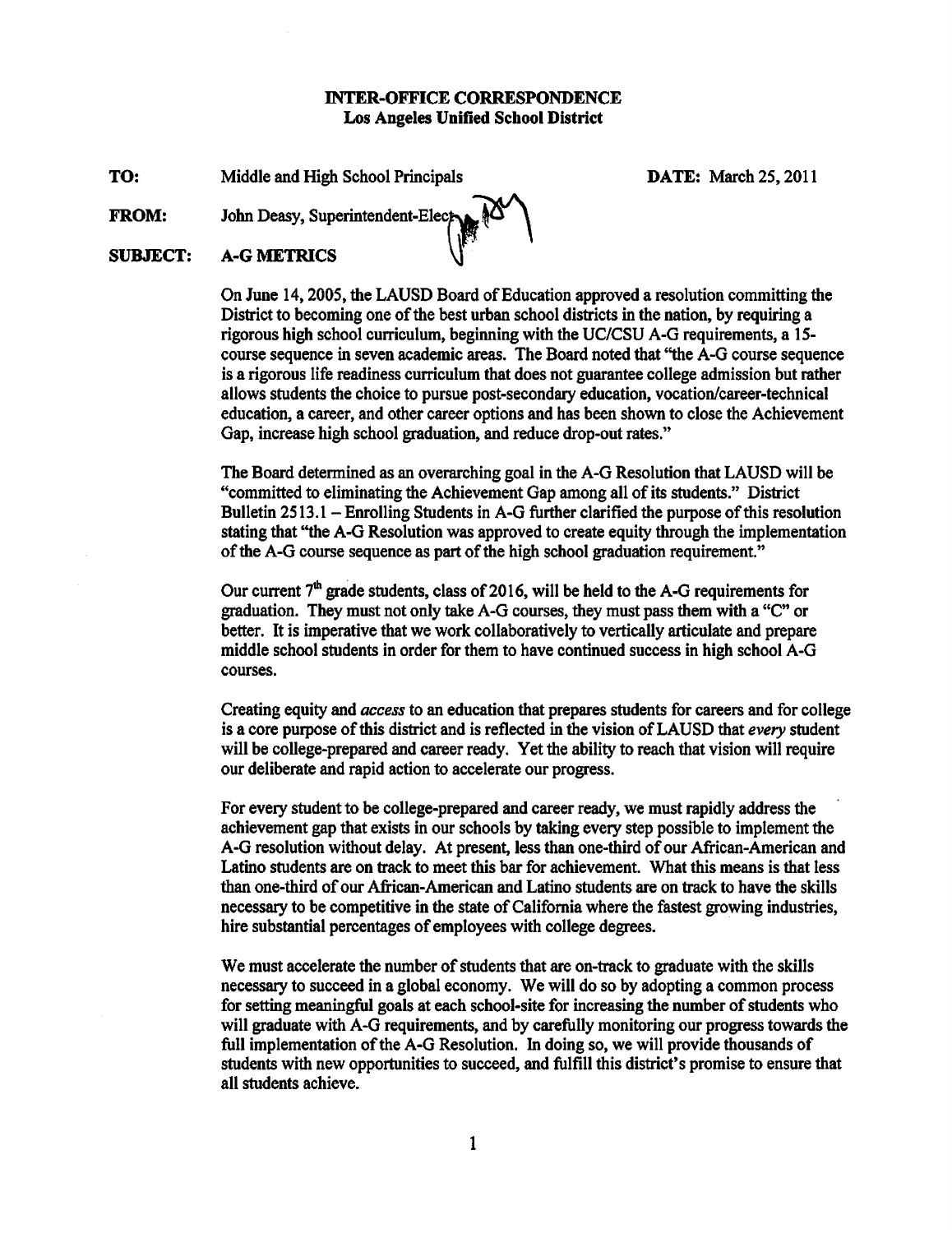The District's progress on A-G will be measured by three main metrics:

- (1) Access to A-G courses, meaning the percentage of courses offered at senior high schools that are A-G:
- (2) Performance of students in A-G courses, as measured by the percentage of students who earn a "C" or higher on A-G courses;
- (3) Percentage of students by grade level who are taking the A-G sequence of classes and are considered on-track to complete all A-G courses with a "C" or better.

All three measures will be disaggregated by school, gender and ethnicity. Future reports will disaggregate the data by SLC and CTE Pathway. The attachment provides statistics for the three metrics for LAUSD for the 2009-10 school year, as well as a quick guide for schools on how to access this information in MyData. Monitoring reports for tracking interim grades and enrollment in A-G courses are also available on MyData.

While there may be efforts and structures put in place to address A-G enrollment and success, we as a district, are far from successful in this area. It is not enough to have students enrolled in Intervention classes if they are failing them. It is not enough to have school-based intervention programs that are not being used by the site. It is not enough to have a 'College-going Culture' yet have many students failing classes and not successfully recouping the credits.

As a district we are eliminating courses that are not standards-based and we are moving to offer Electives and Career and Technical Education (CTE) courses that are A-G approved. No new core and elective courses will be offered for credit unless they are A-G and approved by the Office of the Chief Academic Officer. Requests for new or experimental courses must follow the guidelines outlined in BUL 3697.0. In order to expand the A-G course offerings that are available to our students, all new courses will be submitted to the University of California Office of the President (UCOP) for A-G approval.

To that end, in order to support principals in these actions, we as a district will continue the following efforts:

Ensure all secondary principals complete a Master Schedule Institute that is  $\blacksquare$ tailored to the experiences of the principals.

> - All sites will ensure that the master schedule reflects the appropriate number of needed sections to allow students equitable access to A-G courses (as well as AP).

- All sites will conduct a Master schedule audit to ensure that all students are properly enrolled in A-G classes and immediately work to correct those that are not.

- Sites will monitor all English Learners and the transition to A-G curriculum when they are re-designated.

Review every student by name that is enrolled in an intervention course to ensure they are passing, receiving counseling support, and are concurrently enrolled in the core class being supported by the intervention course (e.g., Math Tutorial Lab and Algebra I).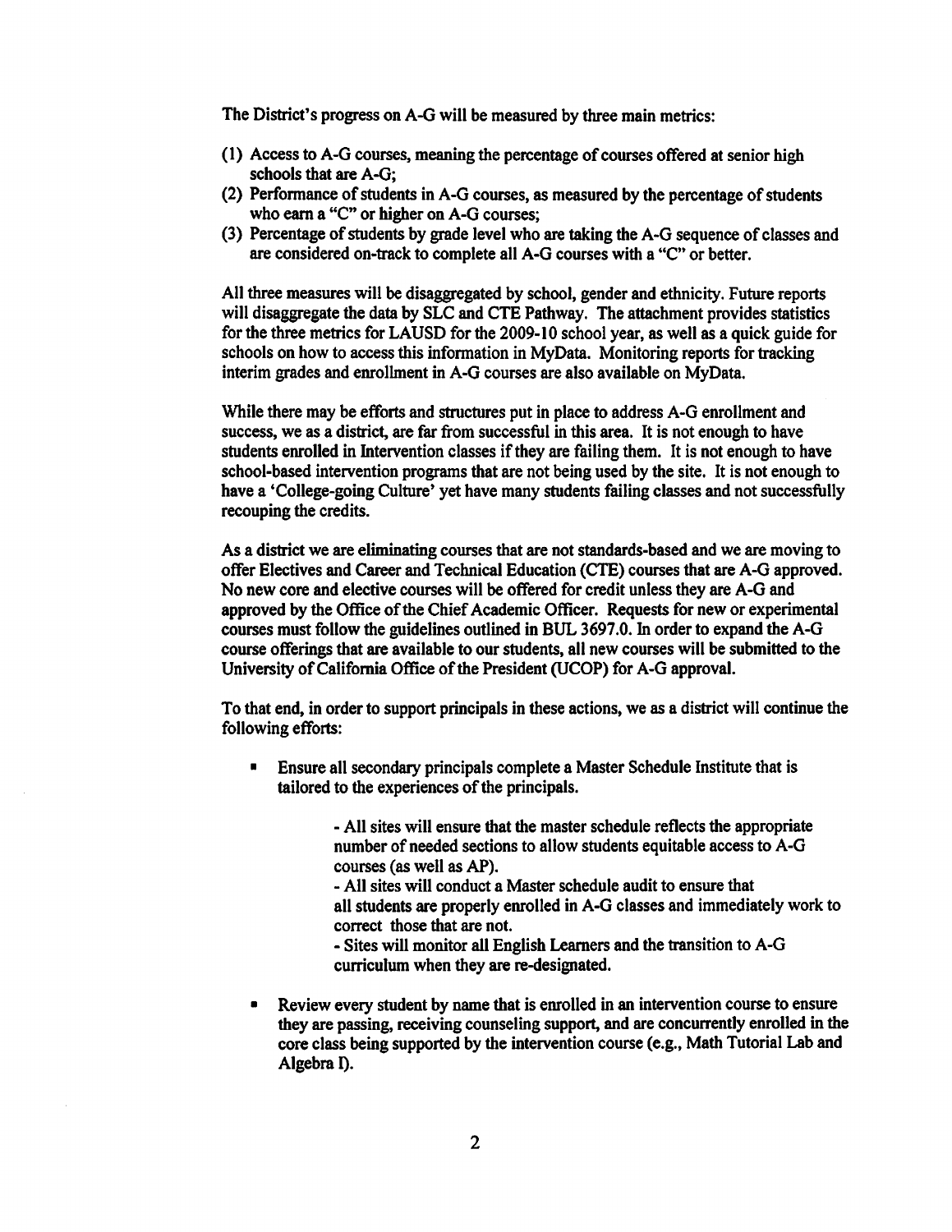- Ensure that the course syllabus for each A-G class is reviewed and approved by site  $\bullet$ administration and that the grading policies are standards-based. Starting July 1, 2011, homework will not count more than 10% toward a grade.
- At each marking period, run the D and F lists for each course and grade level and  $\bullet$ begin targeted efforts to improve students' achievement.
- $\blacksquare$ Work to ensure every student is given access and opportunity and support to enroll in Advanced Placement (AP) courses. Preparation for and enrollment in AP should be a common goal in all of our schools and no adult should discourage or deny any students who desires AP courses.
- $\blacksquare$ Maximize the schedule flexibility given by the elimination of Life Skills as a graduation requirement (See Bulletin BUL-5185.0 Graduation Requirements for the Graduating Class of 2012 and 2013) to offer needed intervention courses and additional A-G classes and AP sections.

While the success of A-G is firmly grounded in student achievement at the school site level, the Local District will be held accountable for providing service and support to ensure accelerated improvement of our district-wide performance and aligned investment in supporting our students in successful A-G attainment.

c: Members, Board of Education Michelle King **Judy Elliott** Cynthia Lim Matt Hill **Sharon Robinson Local District Superintendents Principal Leaders Administrators of Instruction PreK-12 Counseling Coordinators** 

**Attachment**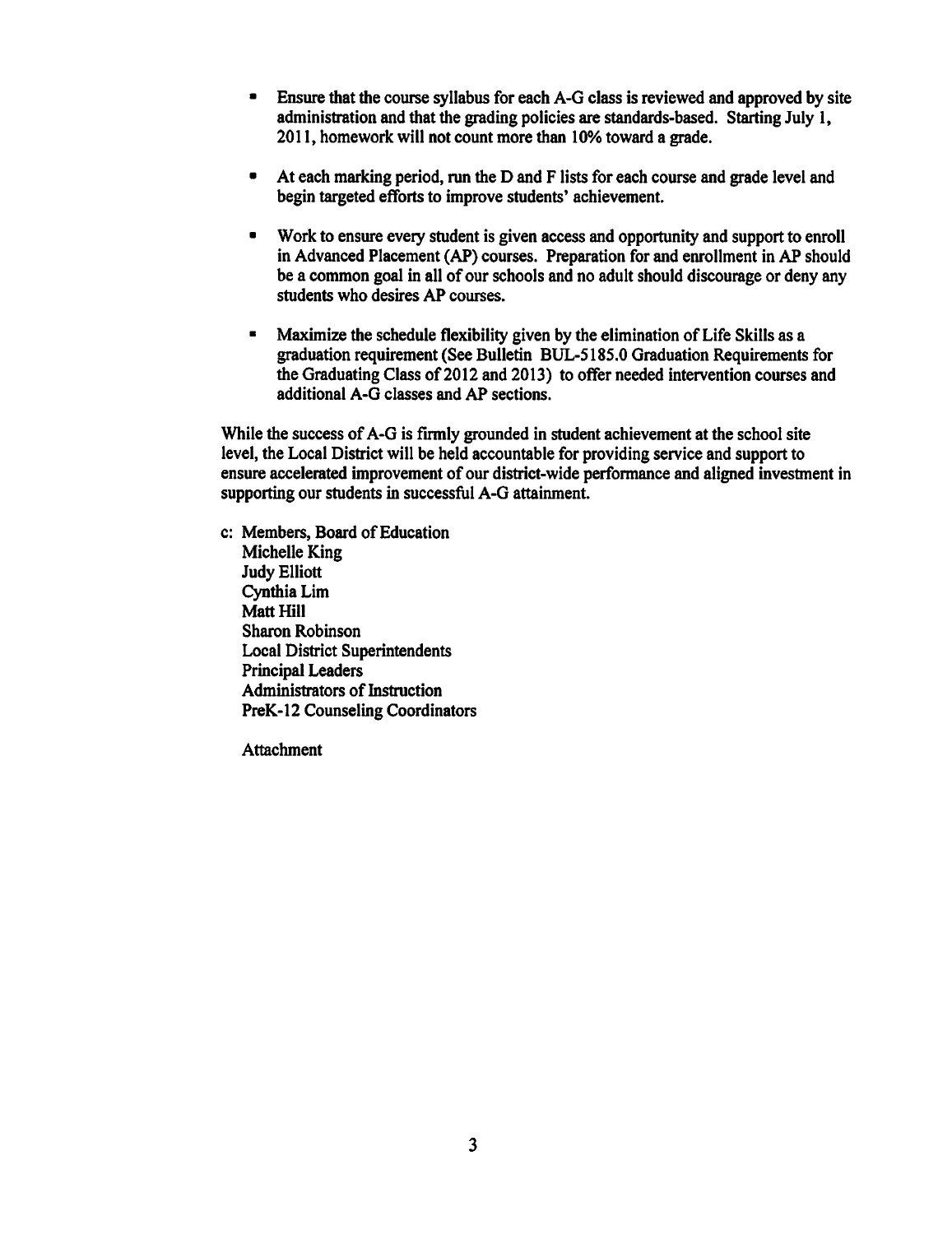## **Access to A-G Courses**

Table 1 calculates the number of A-G courses offered as a percentage of all course enrollments. The data is presented for all courses and by major subject. Table 2 calculates the same data by student ethnicity and table 3 by grade level.

## **Table 1: 2009-10, Percent of A-G Course Enrollment By Department**

|                         | % A-G |
|-------------------------|-------|
| <b>ALL SUBJECTS</b>     | 61    |
| <b>ENGLISH</b>          | 93    |
| <b>MATHEMATICS</b>      | 88    |
| <b>SCIENCE</b>          | 99    |
| SOCIAL SCIENCE          | 98    |
| <b>FOREIGN LANGUAGE</b> | 99    |
| ART                     | 99    |
| MUSIC                   | 88    |
| PHYSICAL EDUCATION      | 1     |
| <b>THEATER ARTS</b>     | 100   |

## **Table 2: 2009-10, Percent of A-G Course Enrollment By Ethnicity**

|                         | <b>ALL ETHNICITIES</b> | <b>ASIAN</b> | <b>BLACK</b> | <b>HISPANIC</b> | <b>WHITE</b> |
|-------------------------|------------------------|--------------|--------------|-----------------|--------------|
| <b>ALL SUBJECTS</b>     | 61                     | 66           | 61           | 60              | 64           |
| <b>ENGLISH</b>          | 93                     | 98           | 91           | 92              | 97           |
| <b>MATHEMATICS</b>      | 88                     | 97           | 83           | 87              | 93           |
| <b>SCIENCE</b>          | 99                     | 99           | 99           | 99              | 99           |
| SOCIAL SCIENCE          | 98                     | 99           | 98           | 98              | 97           |
| <b>FOREIGN LANGUAGE</b> | 99                     | 99           | 99           | 100             | 99           |
| ART                     | 99                     | 100          | 100          | 99              | 100          |
| <b>MUSIC</b>            | 88                     | 90           | 82           | 89              | 87           |
| PHYSICAL EDUCATION      | 1                      | $\Omega$     | 1            | 1               | 4            |
| THEATER ARTS            | 100                    | 100          | 100          | 100             | 100          |

## **Table 3: 2009-10, Percent of A-G Course Enrollment By Grade Level**

|                         | Grades 9-12 | 9        | 10  | 11  | 12            |
|-------------------------|-------------|----------|-----|-----|---------------|
| <b>ALL SUBJECTS</b>     | 61          | 54       | 66  | 68  | 58            |
| <b>ENGLISH</b>          | 93          | 87       | 95  | 97  | 95            |
| <b>MATHEMATICS</b>      | 88          | 85       | 89  | 91  | 87            |
| <b>SCIENCE</b>          | 99          | 100      | 99  | 99  | 97            |
| SOCIAL SCIENCE          | 98          | 93       | 99  | 99  | 99            |
| <b>FOREIGN LANGUAGE</b> | 99          | 100      | 100 | 100 | 99            |
| ART                     | 99          | 100      | 100 | 99  | 99            |
| <b>MUSIC</b>            | 88          | 87       | 88  | 88  | 89            |
| PHYSICAL EDUCATION      | 1           | $\Omega$ | 0   | ◢   | $\mathcal{D}$ |
| THEATER ARTS            | 100         | 100      | 100 | 100 | 100           |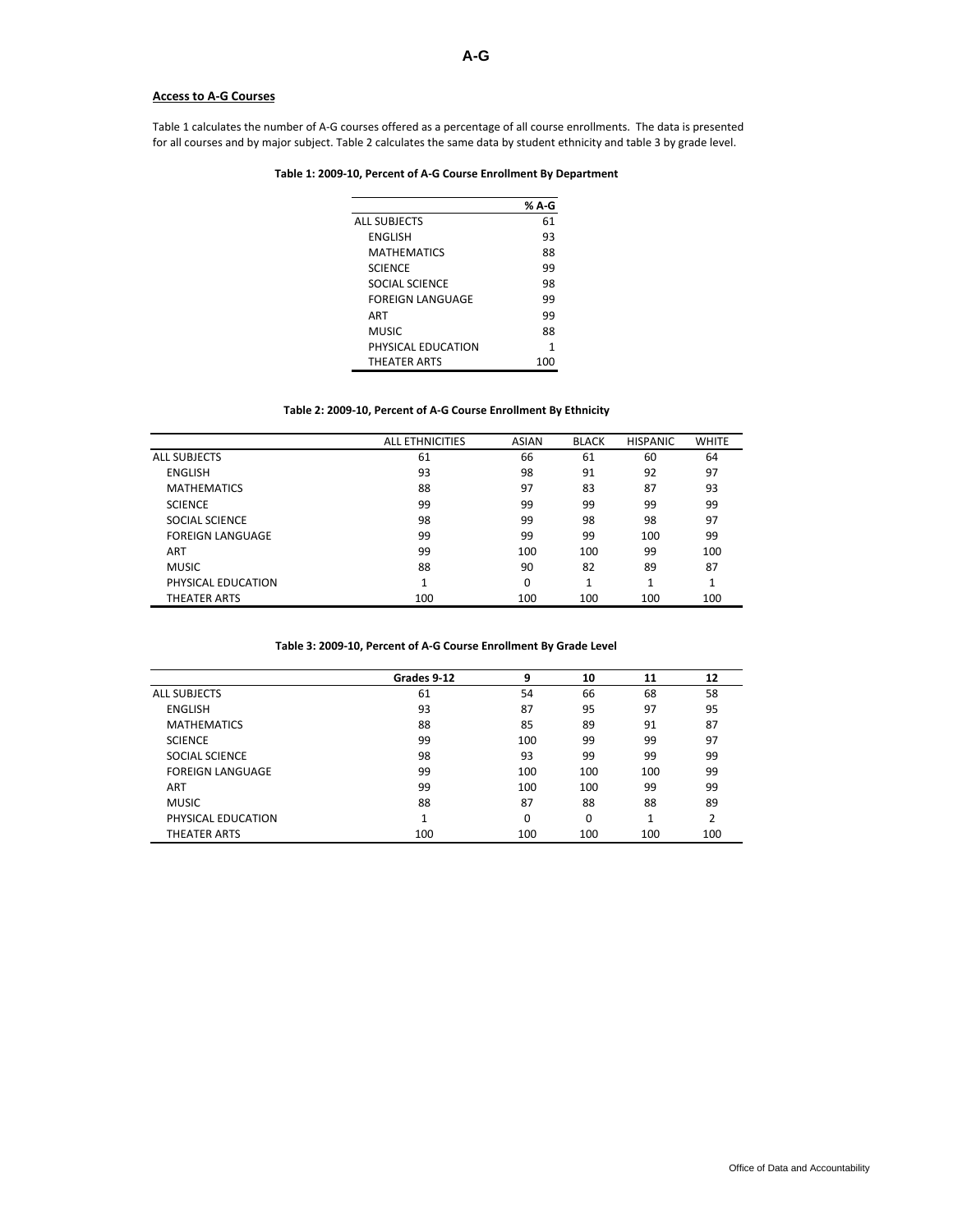## **Performance in A-G Courses**

Table 4 calculates the percent of students who passed A-G courses with a C or above by ethnicity. Table 5 captures the same data by grade level.

|                         | % A-G Pass C & Above   |              |              |                 |              |
|-------------------------|------------------------|--------------|--------------|-----------------|--------------|
|                         | <b>ALL ETHNICITIES</b> | <b>ASIAN</b> | <b>BLACK</b> | <b>HISPANIC</b> | <b>WHITE</b> |
| <b>ALL SUBJECTS</b>     | 67                     | 86           | 64           | 64              | 81           |
| <b>ENGLISH</b>          | 68                     | 88           | 67           | 65              | 83           |
| <b>MATHEMATICS</b>      | 54                     | 80           | 50           | 51              | 71           |
| <b>SCIENCE</b>          | 62                     | 85           | 60           | 59              | 79           |
| SOCIAL SCIENCE          | 70                     | 87           | 68           | 67              | 84           |
| <b>FOREIGN LANGUAGE</b> | 73                     | 88           | 66           | 72              | 81           |
| ART                     | 80                     | 91           | 77           | 79              | 87           |
| <b>MUSIC</b>            | 85                     | 96           | 84           | 83              | 94           |
| PHYSICAL EDUCATION      | 89                     | 93           | 88           | 87              | 98           |
| THEATER ARTS            | 87                     | 95           | 87           | 85              | 94           |

#### **Table 4: 2009-10, A-G Course Marks C and Above By Ethnicity**

### **Table 5: 2009-10, A-G Course Marks C and Above By Grade Level**

|                         | % A-G Pass C & Above |    |    |    |    |
|-------------------------|----------------------|----|----|----|----|
|                         | Grades 9-12          | 9  | 10 | 11 | 12 |
| <b>ALL SUBJECTS</b>     | 67                   | 57 | 64 | 71 | 79 |
| <b>ENGLISH</b>          | 68                   | 59 | 66 | 71 | 79 |
| <b>MATHEMATICS</b>      | 54                   | 49 | 55 | 56 | 66 |
| <b>SCIENCE</b>          | 62                   | 55 | 61 | 68 | 77 |
| SOCIAL SCIENCE          | 70                   | 44 | 65 | 73 | 81 |
| <b>FOREIGN LANGUAGE</b> | 73                   | 67 | 72 | 78 | 82 |
| ART                     | 80                   | 69 | 74 | 84 | 88 |
| <b>MUSIC</b>            | 85                   | 79 | 84 | 88 | 91 |
| PHYSICAL EDUCATION      | 89                   | 72 | 84 | 96 | 96 |
| THEATER ARTS            | 87                   | 81 | 84 | 89 | 92 |

## **On-Track Towards A-G Completion**

Table 6 calculates the percent of students taking the A-G sequence of classes and considered on-track towards A-G completion, meaning they passed the course with a C or better.

## **Table 6: 2010-11, On-Track Pass C and Above By Ethnicity**

|                               | <b>ALL ETHNICITIES</b> | <b>ASIAN</b> | <b>BLACK</b> | <b>HISPANIC</b> | <b>WHITE</b> |
|-------------------------------|------------------------|--------------|--------------|-----------------|--------------|
| % AG on Track -- Grades 10-12 | 35                     | 63           | 26           |                 | 51           |
| Grade 10                      | 42                     | 73           | 34           | 39              | 61           |
| Grade 11                      | 33                     | 64           | 24           | 29              | 51           |
| Grade 1.                      | 27                     | 54           | 20           | 24              | 40           |

**Defining "On-Track" for A-G**

| Defining On-Hack for A-G |                                                                                                                                                                                                                              |  |  |  |
|--------------------------|------------------------------------------------------------------------------------------------------------------------------------------------------------------------------------------------------------------------------|--|--|--|
| At the end of            | <b>Students Should Have Completed</b>                                                                                                                                                                                        |  |  |  |
| 9th Grade                | 1 year of B-English, 1 year of C - math, + 1 year of another A-G requirement                                                                                                                                                 |  |  |  |
| 10th Grade               | 2 years of B - English, 2 years of C - math, + 3 years of other A-G requirements                                                                                                                                             |  |  |  |
| 11th Grade               | 1 year of A - social science, 3 years of B - English, 3 years of C - math, 1 year<br>of D - science, 1 year of E - foreign language, + 2 years of other A-G<br>requirements                                                  |  |  |  |
| 12th Grade               | 2 years of A - social science, 4 years of B - English, 3 years of C - math, 2 years<br>of D - science, 2 years of E - foreign language, 1 year of F - visual and<br>performing arts, and 1 year of G - college-prep elective |  |  |  |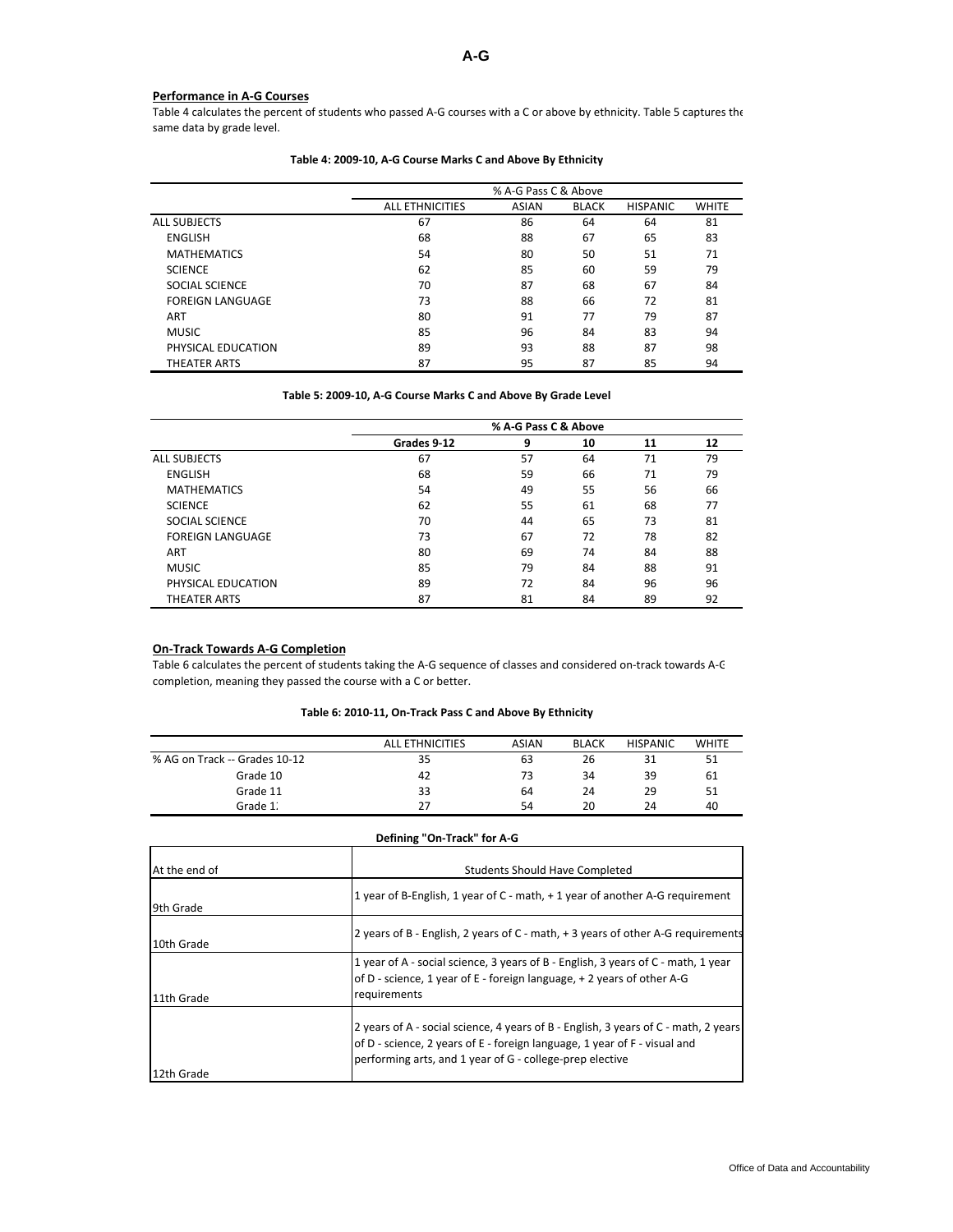| Locn | <b>Name</b>                                                  |                | $LD$ % A-G |
|------|--------------------------------------------------------------|----------------|------------|
| 7137 | 32ND STREET USC PERFORMING ARTS MAGNET                       | 7              | 75.3       |
| 8558 | DANIEL PEARL JOURNALISM & COMMUNICATIONS MAGNET              | $\mathbf{1}$   | 72         |
| 8132 | <b>FOSHAY LEARNING CENTER</b>                                | 7              | 71.9       |
| 8893 | VAN NUYS SENIOR HIGH                                         | $\overline{2}$ | 71.9       |
| 8786 | NORTH HOLLYWOOD SENIOR HIGH                                  | $\overline{2}$ | 70.3       |
| 8206 | SCHOOL FOR VISUAL ARTS AND HUMANITIES AT ROBERT F KENNEDY HS | 4              | 69.8       |
| 8783 | NEW TECHNOLOGY SENIOR HIGH @ JORDAN SH                       | $\overline{7}$ | 69.3       |
| 8557 | <b>BIRMINGHAM SENIOR HIGH</b>                                | 1              | 69.2       |
| 8686 | <b>HAMILTON SENIOR HIGH</b>                                  | 3              | 69         |
| 8643 | <b>FRANKLIN SENIOR HIGH</b>                                  | 4              | 68.7       |
| 8760 | MIDDLE COLLEGE HIGH SCHOOL                                   | 8              | 68.6       |
| 8880 | <b>TAFT SENIOR HIGH</b>                                      | $\mathbf{1}$   | 68.6       |
| 8907 | <b>VENICE SENIOR HIGH</b>                                    | 3              | 68.4       |
| 8679 | <b>GARFIELD SENIOR HIGH</b>                                  | 5              | 68.2       |
| 8750 | JOHN MARSHALL SENIOR HIGH                                    | 4              | 68.2       |
| 8729 | ABRAHAM LINCOLN SENIOR HIGH                                  | 5              | 67.9       |
| 8727 | KING-DREW MEDICAL MAGNET                                     | 7              | 67.8       |
| 7390 | <b>VALLEY ALTERNATIVE</b>                                    | 1              | 67.7       |
| 8779 | <b>NARBONNE SENIOR HIGH</b>                                  | 8              | 67.6       |
| 8741 | LOS ANGELES CENTER FOR ENRICHED STUDIES                      | 3              | 67.5       |
| 8664 | <b>GARDENA SENIOR HIGH</b>                                   | 8              | 67.4       |
| 8690 | ACADEMIC PERFORMANCE EXCELLENCE ACADEMY                      | 4              | 67.3       |
| 8850 | SAN PEDRO SENIOR HIGH                                        | 8              | 67.3       |
| 8207 | ACADEMIC LEADERSHIP COMMUNITY                                | 4              | 67         |
| 8928 | WASHINGTON PREPARATORY SENIOR HIGH SCHOOL                    | 8              | 66.6       |
| 8529 | <b>BANNING SENIOR HIGH</b>                                   | 8              | 66.5       |
| 8590 | <b>GROVER CLEVELAND SENIOR HIGH</b>                          | $\mathbf{1}$   | 66.5       |
| 8621 | <b>FAIRFAX SENIOR HIGH</b>                                   | 4              | 66.4       |
| 8517 | MIGUEL CONTRERAS LEARNING COMPLEX                            | 4              | 65.9       |
| 8571 | <b>CANOGA PARK SENIOR HIGH</b>                               | 1              | 65.6       |
| 8611 | SCHOOL OF MATH AND SCIENCE AT MENDEZ LEARNING CENTER         | 5              | 65.5       |
| 8516 | CENTRAL LOS ANGELES AREA NEW HIGH SCHOOL #9                  | 4              | 64.81      |
| 8754 | FRANCISCO BRAVO MEDICAL MAGNET                               | 5              | 64.4       |
| 8142 | ROBERT FULTON COLLEGE PREPARATORY SCHOOL                     | $\overline{2}$ | 64.3       |
| 8596 | <b>CRENSHAW SENIOR HIGH</b>                                  | т              | 64.2       |
| 3548 | ELIZABETH LEARNING CENTER                                    | 6              | 63.9       |
| 8774 | LOS ANGELES SCHOOL OF GLOBAL STUDIES                         | 4              | 63.3       |
| 8771 | NEW TECHNOLOGY SENIOR HIGH @ JEFFERSON SH                    | 5              | 63.2       |
| 8853 | ORTHOPAEDIC HOSPITAL MEDICAL MAGNET HIGH SCHOOL              | 5              | 63.1       |
| 8696 | HELEN BERNSTEIN SENIOR HIGH                                  | 4              | 63         |
| 8650 | <b>FREMONT SENIOR HIGH</b>                                   | 7              | 62.7       |
| 8575 | <b>CARSON SENIOR HIGH</b>                                    | 8              | 62.5       |
| 8701 | INTERNATIONAL STUDIES LEARNING CENTER                        | 6              | 62.3       |
| 8513 | NORTHRIDGE ACADEMY SENIOR HIGH                               | $\mathbf{1}$   | 62.3       |
| 8544 | EDWARD R ROYBAL LEARNING CENTER                              | 4              | 62.1       |
| 8583 | <b>CHATSWORTH SENIOR HIGH</b>                                | 1              | 61.9       |
| 8829 | THEODORE ROOSEVELT SENIOR HIGH                               | T              | 61.7       |
| 8714 | THOMAS JEFFERSON SENIOR HIGH                                 | 5              | 61.7       |
| 8738 | DOWNTOWN BUSINESS HIGH SCHOOL                                | 4              | 61         |
| 8725 | JOHN F KENNEDY SENIOR HIGH                                   | 1              | 60.9       |
| 7784 | SCHOOL OF ENGINEERING AT TECHNOLOGY AT MENDEZ LEARNING CNTR  | 5              | 60.8       |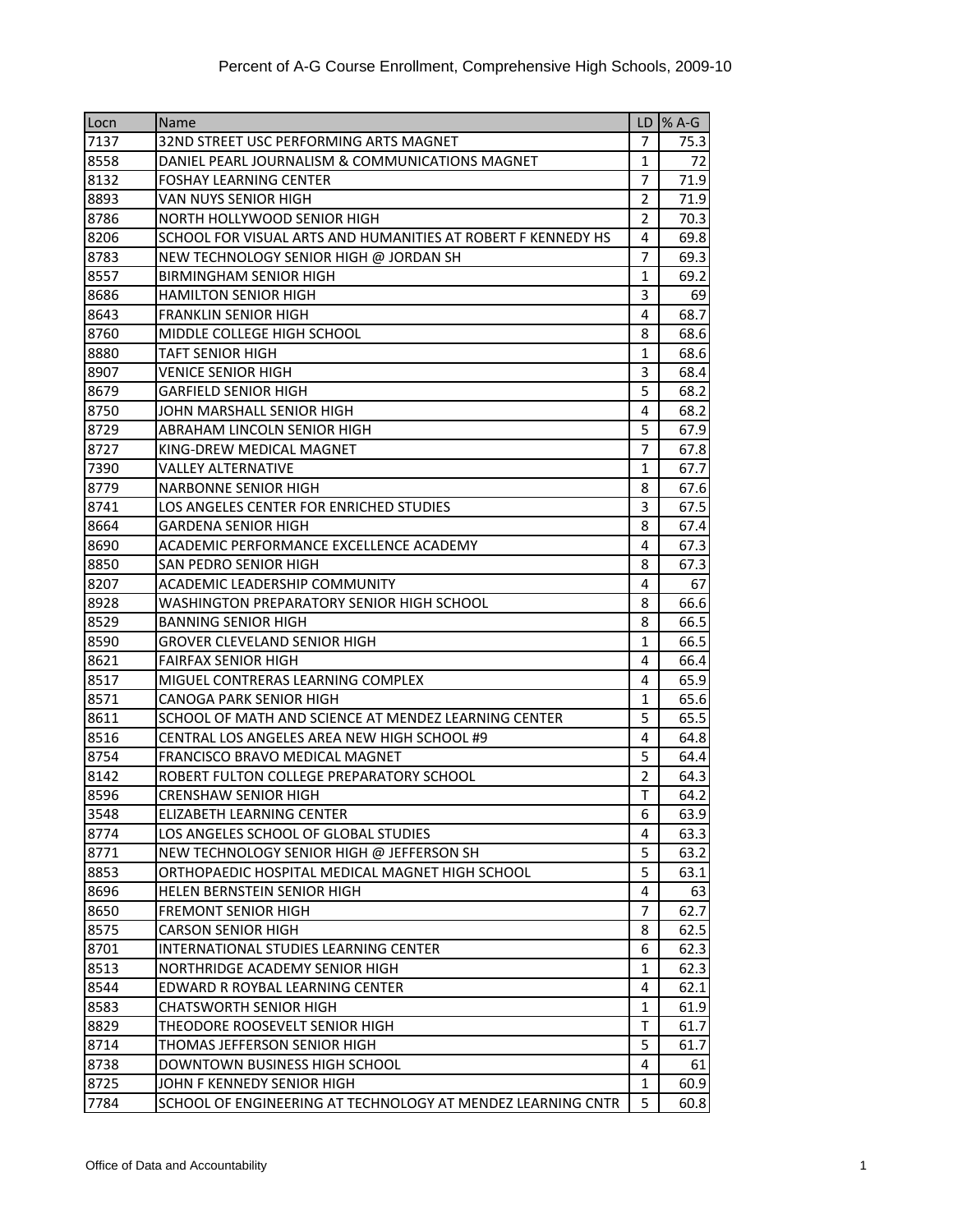| Locn | Name                                                       |                | LD $\%$ A-G |
|------|------------------------------------------------------------|----------------|-------------|
| 8093 | SUN VALLEY SENIOR HIGH                                     | $\overline{2}$ | 60.8        |
| 8842 | SHERMAN OAKS CENTER FOR ENRICHED STUDIES                   | 1              | 60.5        |
| 8600 | <b>DORSEY SENIOR HIGH</b>                                  | 3              | 60.4        |
| 8683 | ULYSSES S GRANT SENIOR HIGH                                | $\overline{2}$ | 60.2        |
| 8693 | <b>HOLLYWOOD SENIOR HIGH</b>                               | 4              | 59.9        |
| 8814 | <b>RESEDA SENIOR HIGH</b>                                  | 1              | 59.8        |
| 8614 | <b>EAGLE ROCK SENIOR HIGH</b>                              | 4              | 59.6        |
| 8943 | <b>WESTCHESTER SENIOR HIGH</b>                             | T              | 59.5        |
| 8700 | <b>HUNTINGTON PARK SENIOR HIGH</b>                         | 6              | 59.3        |
| 8610 | PANORAMA SENIOR HIGH                                       | 1              | 59.2        |
| 8500 | <b>CIVITAS SCHOOL OF LEADERSHIP</b>                        | 4              | 59.1        |
| 8536 | <b>BELL SENIOR HIGH</b>                                    | 6              | 58.5        |
| 8721 | <b>JORDAN SENIOR HIGH</b>                                  | $\overline{7}$ | 58.5        |
| 8617 | EL CAMINO REAL SENIOR HIGH                                 | $\mathbf{1}$   | 58          |
| 8878 | SYLMAR SENIOR HIGH                                         | $\overline{2}$ | 57.8        |
| 8543 | <b>BELMONT SENIOR HIGH</b>                                 | 4              | 57.4        |
| 8768 | <b>JAMES MONROE SENIOR HIGH</b>                            | $\mathbf{1}$   | 57.2        |
| 8501 | LOS ANGELES HIGH SCHOOL OF THE ARTS AT ROBERT F KENNEDY HS | 4              | 56.5        |
| 8210 | LOS ANGELES TEACHER PREPARATORY ACADEMY                    | 4              | 56.2        |
| 8914 | <b>VERDUGO HILLS SENIOR HIGH</b>                           | $\overline{2}$ | 55.9        |
| 8636 | <b>FRANCIS POLYTECHNIC SENIOR HIGH</b>                     | $\overline{2}$ | 55.6        |
| 8736 | LOS ANGELES SENIOR HIGH                                    | 3              | 55.6        |
| 8518 | HARBOR TEACHER PREPARATION ACADEMY                         | 8              | 54.1        |
| 8886 | UNIVERSITY SENIOR HIGH                                     | 3              | 54          |
| 8882 | MAYWOOD ACADEMY SENIOR HIGH                                | 6              | 53.5        |
| 8743 | MANUAL ARTS SENIOR HIGH                                    | T              | 53.1        |
| 8618 | <b>WOODROW WILSON SENIOR HIGH</b>                          | 5              | 52.6        |
| 8881 | SOUTH EAST SENIOR HIGH                                     | 6              | 50.3        |
| 8871 | <b>SOUTH GATE SENIOR HIGH</b>                              | 6              | 49.9        |
| 8843 | SAN FERNANDO SENIOR HIGH                                   | $\overline{2}$ | 49.7        |
| 8716 | SANTEE EDUCATION COMPLEX                                   | T              | 48.3        |
| 8609 | <b>ARLETA SENIOR HIGH</b>                                  | $\overline{2}$ | 47.8        |
| 8607 | <b>EAST VALLEY SENIOR HIGH</b>                             | $\overline{2}$ | 46.5        |
| 8748 | WEST ADAMS PREPARATORY SENIOR HIGH                         | T              | 45.5        |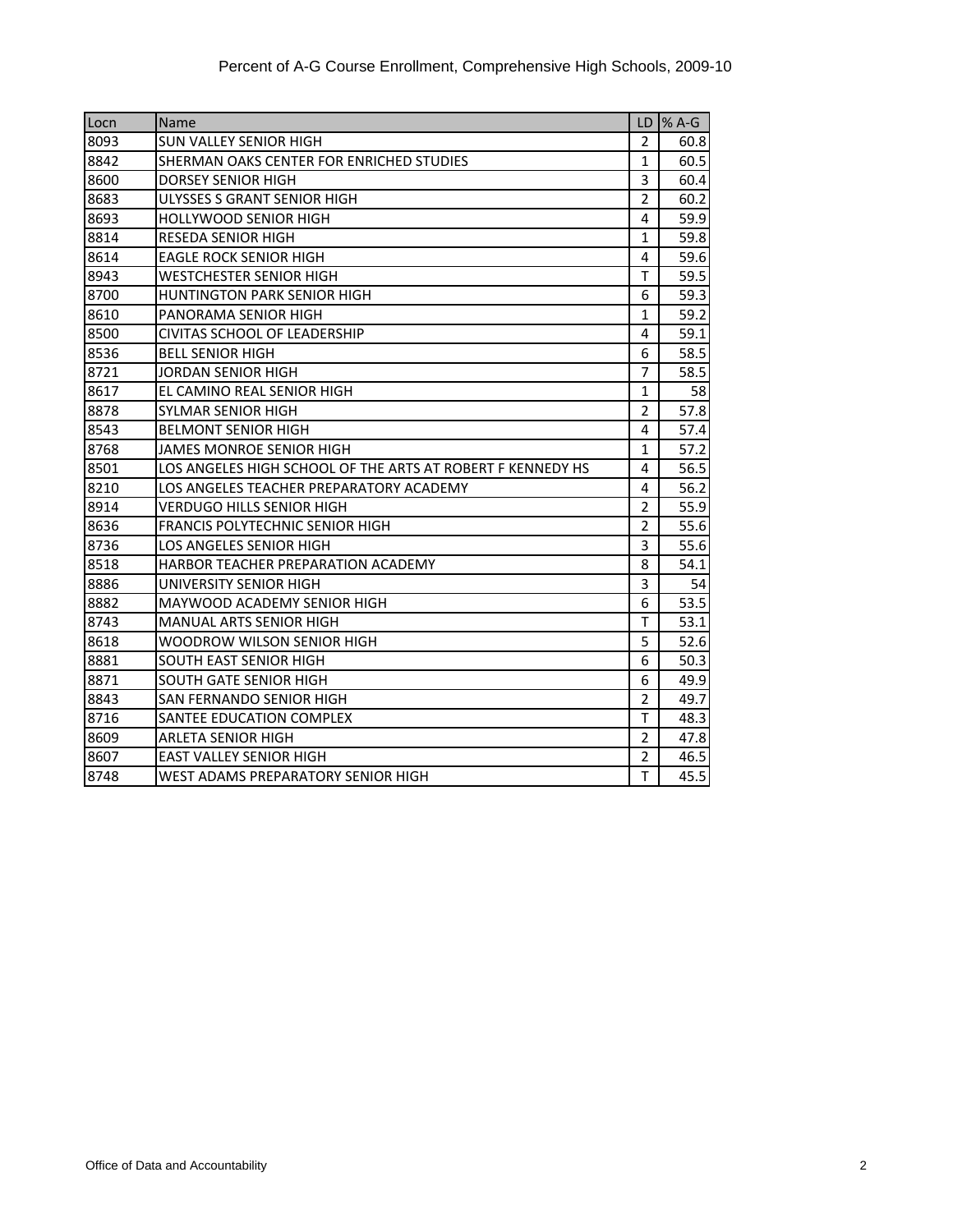# **A-G enrollment, A-G course marks, and progress towards completion of the A-G sequence of courses are available on MyData. This quick guide can help you get there.**

**Q: Where can I find A-G enrollment for my school? Can I summarize by A-G enrollment by ethnicity?** 

**A: There are two school-level reports on MyData that exhibit A-G course enrollment. One report is the A-G Course Marks Report and the other is the Secondary Course Enrollment and Marks report. Here, we will show you how to get to A-G enrollment from the Secondary Course Enrollment report.** 

| <b>Step</b><br># | <b>Step</b>                                                                                               | <b>Icon/Link</b>                                                                                                                                                                                                                                                                                                                                                                                                                                                                                                                                                                                                                                                                                                                                                                                                                                                                                                        | <b>Comments</b>                                                                                                                                  |
|------------------|-----------------------------------------------------------------------------------------------------------|-------------------------------------------------------------------------------------------------------------------------------------------------------------------------------------------------------------------------------------------------------------------------------------------------------------------------------------------------------------------------------------------------------------------------------------------------------------------------------------------------------------------------------------------------------------------------------------------------------------------------------------------------------------------------------------------------------------------------------------------------------------------------------------------------------------------------------------------------------------------------------------------------------------------------|--------------------------------------------------------------------------------------------------------------------------------------------------|
| 1.               | From the menu bar, click on<br>"School," and select<br>"Secondary Course<br><b>Enrollment and Marks."</b> | <b>Classroom</b><br>$\vee$ School<br><b>Search</b><br><b>Site Map</b><br>A to G<br>e Enrollment and<br>ecya.<br>A-G Monitoring<br>Advanced Placement<br>Alerts, Elementary<br>Alerts, Secondary<br>ndary Course<br>Attendance<br>rence:<br>AYP/API<br>CA High School Exit Exam<br>CA Standards Test, Magnets and SLCs<br>A-G Er<br>CA Standards Tests, School<br>AMERICAN IND<br>CA Standards Tests, Teacher<br><b>ASIAN</b><br>Diagnostic Assessment, Math<br><b>BLACK</b><br>Elementary Marks<br><b>FILIPINO</b><br>English Learners<br>High School Completion<br><b>HISPANIC</b><br>Office Discipline Referrals<br>PACIFIC ISLAN<br>Periodic Assessments, ELA<br><b>UNKNOWN</b><br>Periodic Assessments, Math<br><b>WHITE</b><br>Periodic Assessments, Science<br><b>ALL ETHNICI</b><br>Periodic Assessments, Social Science<br>Physical Fitness<br>Print - D<br>Reading Assessments                                 |                                                                                                                                                  |
|                  |                                                                                                           | Cecondary Course Enrollment and Marks<br><b>Special Education</b>                                                                                                                                                                                                                                                                                                                                                                                                                                                                                                                                                                                                                                                                                                                                                                                                                                                       |                                                                                                                                                  |
| 2.               | The column titled "%A-G"<br>will show your school's A-G<br>enrollment.                                    | $\overline{\mathbb{A}}$<br>Help<br>Secondary Course Enro∎ment □<br>Time Occurrence: JANUARY 2010-2011<br>Summarize by Ethnisis<br><b>GAP % ESL</b><br>Ethnicity<br><b>Course Eng</b><br>ollment A-G Enrollment AP Enrollment ESL Enr<br>37.2% 1.9% 0.9%<br>AMERICAN INDIANIAL ASKA NATIVE<br>135<br>7,212<br>2.684<br>66<br>1.529<br>41.9% 6.0% 1.2%<br>ASIAN<br>132,692<br>55,582<br>7,929<br><b>BLACK</b><br>194,387<br>70,609<br>2,449<br>155<br>36.3% 1.3% 0.1%<br><b>FL PIVO</b><br>23.5% 1.7% 1.1%<br>20<br>4,492<br>1,057<br>20.228<br>26.4% 1.5% 1.3%<br><b>HISPANIC</b><br>1,522,951<br>554,105<br>22.833<br>PACIFIC ISLANDER<br>25.0% 1.7% 1.1%<br>7,219<br>2,622<br>122<br>0.0% 0.0% 0.0%<br><b>UNKNOWN</b><br>167,027<br>59,368<br>5,054<br>1.040<br>35.5% 3.5% 0.6%<br>23,484 36.6% 1.9% 1.4%<br>2.038.108<br>748.029<br><b>ALL ETHMCITIE</b><br>39,411<br>Report For AGGISSION<br><b>Print - Download</b> | Notice that the<br>default view of this<br>information is by<br>Ethnicity. You can<br>also summarize by<br>Gender or Language<br>Classification. |

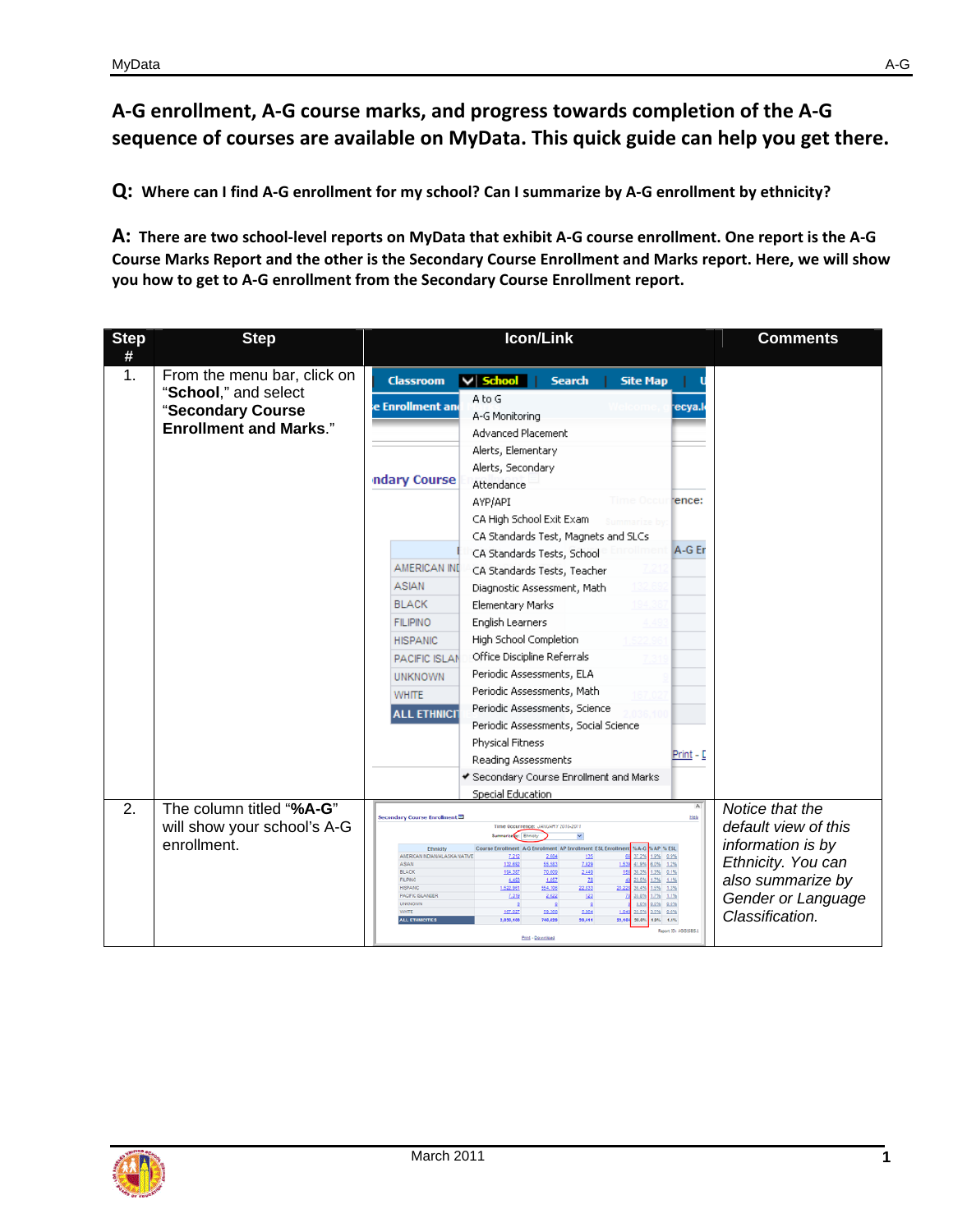**Q: What are the A-G course marks earned by my students? Can I view A-G course marks by ethnicity?** 

**A: The A-G Course Summary shows A-G course marks. You can view A-G course marks for a particular subject, ethnic group, language classification, etc. Here's how:** 

| <b>Step</b>    | <b>Step</b>                                                                                                                                                             | Icon/Link                                                                                                                                                                                                                                                                                                                                                                                                                        | <b>Comments</b>                                                                                                                                                                                                               |
|----------------|-------------------------------------------------------------------------------------------------------------------------------------------------------------------------|----------------------------------------------------------------------------------------------------------------------------------------------------------------------------------------------------------------------------------------------------------------------------------------------------------------------------------------------------------------------------------------------------------------------------------|-------------------------------------------------------------------------------------------------------------------------------------------------------------------------------------------------------------------------------|
| #<br>1.        | From the menu bar, click on<br>"School," and select "A to<br>G.                                                                                                         | <b>Classroom</b><br>$\vee$ School<br><b>Search</b><br><b>Site Map</b><br>ard<br>$\star$ A to G<br>A-G Monitorina<br><b>Advanced Placement</b><br>ess Report Subject-<br>Alerts, Elementary<br>A to G Course Sur<br>Alerts, Secondary<br>Attendance                                                                                                                                                                               | You will be taken to<br>the "Individual<br>Course Marks" tab.<br>This report contains<br>two reports: an A-G<br>Prep Course<br>Summary and an A-G<br>Summary.                                                                 |
| 2 <sub>1</sub> | You will then be able to<br>view the course marks for<br>A-G courses in the English<br>department for the most<br>current school year and<br>time occurrence.           | Student Performance in Select A-G Prep Courses ■<br>Data refreshed as of: JANUARY 2010-2011<br>Time Occurrence: END OF FALL SEMESTER 2009-2010<br>Displaces: # Number of Students<br>Subject A-G Course Number A-G Course Name # of Students Enrolled # Receiving a "C" or Above # Receivi<br>230111<br>AM LIT COMP<br>27,993<br>17.76'<br>230201<br>CONTEMP COMP<br>8,238<br>4,974<br>230109<br>ENGLISH 10A<br>43,909<br>27,600 | Notice that the<br>default view of this<br>information is by #<br><b>Number of Students.</b>                                                                                                                                  |
| 3.             | <b>Select Percent of Students</b><br>from the drop down menu<br>just above the report.                                                                                  | Student Performance in Select A-G Prep Courses ■<br>Data refreshed as of: JANUARY 2010-2011<br>Time Occurrence: END OF FALL SEMESTER 200<br>Display as: # Number of Students<br>$\overline{\mathbf{v}}$<br># Number of Students<br># of Students<br>ent of Students<br>Course<br>Core<br>#d<br>Subject<br>Number<br><b>Courses</b><br><b>Enrolled</b><br>or Above                                                                | The data will now<br>display as % instead<br>of # of students.                                                                                                                                                                |
| 4.             | To view marks for A-G<br>courses in another subject,<br>click on the multi-select<br>button for Subject on<br>the menu located on the left<br>hand side of your screen. | <b>School Year</b><br>2009-2010<br>v<br><b>Time Occurrence</b><br>END OF FALL SEMESTER<br>$\checkmark$<br>Track<br>$\bar{m}$<br>Subject<br><b>ENGLISH</b><br>$\cdots$<br>Ethnicity<br>$\bar{\bar{a}}$<br><b>Language Classification</b><br>$\cdots$<br><b>Student Program</b><br>×<br>Gender<br>$\sqrt{60}$                                                                                                                      | A multi-select window<br>will open.                                                                                                                                                                                           |
| 5.             | Click on English until it is<br>highlighted in blue. Then<br>click the remove button<br>located in the center<br>of the multi-select window.                            | Multi-Select<br>$\checkmark$<br>Go<br>Selected<br>Match: begins with<br><b>ENGLISH</b><br><b>BILINGUAL-ESL</b><br><b>FOREIGN LANGUAGE</b><br><b>MATHEMATICS</b><br><b>SCIENCE</b><br>SOCIAL SCIENCE<br>$\gg$<br>$\rightarrow$<br>K.<br>Edit<br>Choices Returned: 1 - 5<br>OK   Cancel                                                                                                                                            | Notice that this will<br>remove English from<br>the Selected box on<br>the left and place it in<br>the choices box on<br>the right. The<br>selected box on the<br>left should be empty<br>once you've<br>completed this step. |

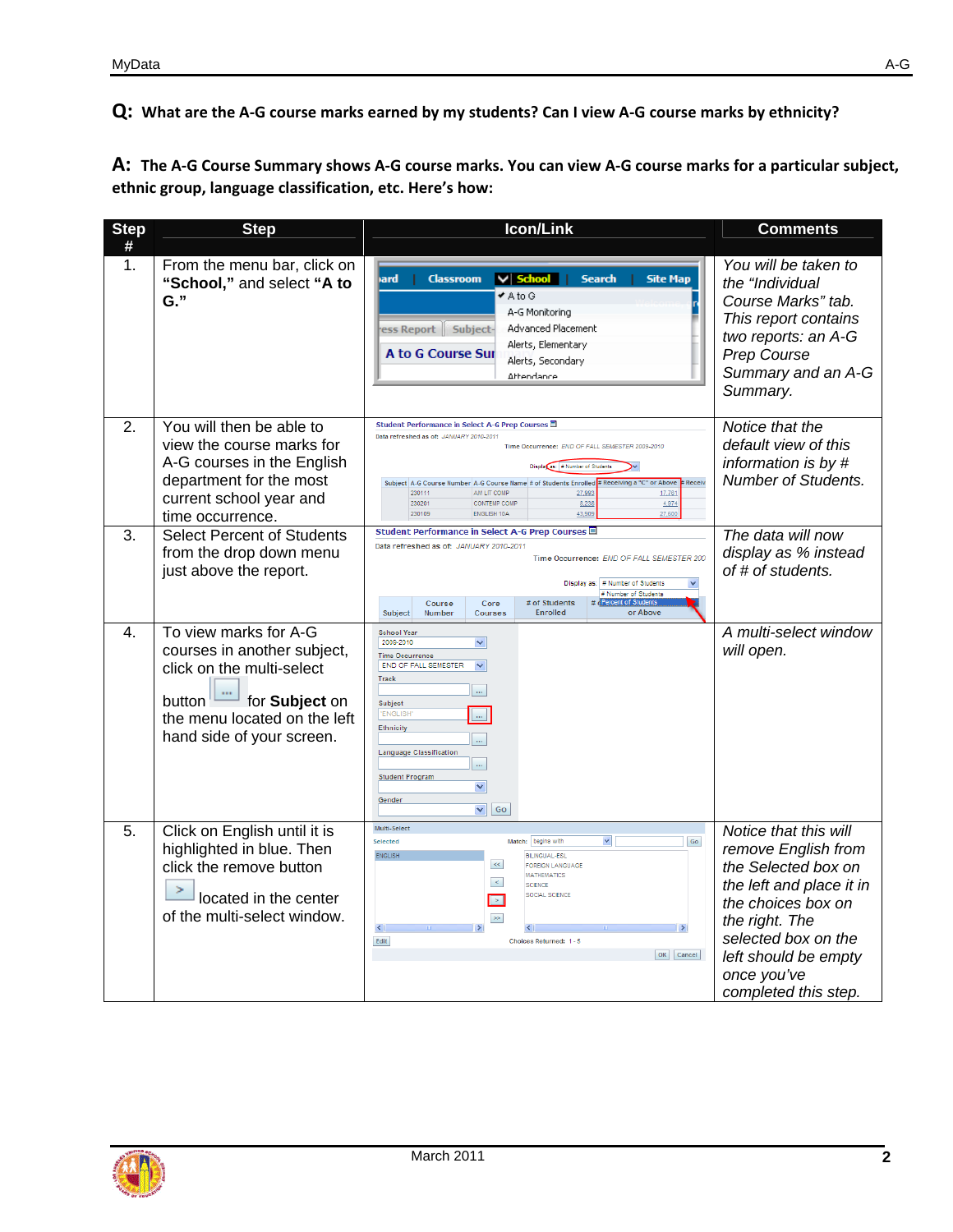| <b>Step</b> | <b>Step</b>                                                                                                     | <b>Icon/Link</b>                                                                                                                                                                                                                                                                                                                                                                                                                                                                                                                                                                | <b>Comments</b>                                                                                                                                                                                             |
|-------------|-----------------------------------------------------------------------------------------------------------------|---------------------------------------------------------------------------------------------------------------------------------------------------------------------------------------------------------------------------------------------------------------------------------------------------------------------------------------------------------------------------------------------------------------------------------------------------------------------------------------------------------------------------------------------------------------------------------|-------------------------------------------------------------------------------------------------------------------------------------------------------------------------------------------------------------|
| #           |                                                                                                                 |                                                                                                                                                                                                                                                                                                                                                                                                                                                                                                                                                                                 |                                                                                                                                                                                                             |
| 6.          | Select a new subject then<br>click the move button<br>≺<br>located in the center of<br>the multi-select window. | Multi-Select<br>$\checkmark$<br>Match: begins with<br>Go<br>Selected<br><b>BILINGUAL-ESL</b><br>$\ll$<br><b>ENGLISH</b><br><b>FOREIGN LANGUAGE</b><br>$\prec$<br><b>MATHEMATICS</b><br><b>SCIENCE</b><br>$\rightarrow$<br>SOCIAL SCIENCE<br>$\gg$<br>Edit<br>Choices Returned: 1 - 5<br>OK Cancel                                                                                                                                                                                                                                                                               | Your selection will<br>move from the<br>choices box on the<br>right to the selected<br>box on the left (we<br>selected Mathematics<br>for this example).                                                    |
| 7.          | Click OK.                                                                                                       | Multi-Select<br>$\checkmark$<br>Match: begins with<br>Go<br>Selected<br><b>MATHEMATICS</b><br><b>BILINGUAL-ESL</b><br>$\ll$<br><b>ENGLISH</b><br><b>FOREIGN LANGUAGE</b><br>$\prec$<br><b>SCIENCE</b><br>SOCIAL SCIENCE<br>$\rightarrow$<br>$\gg$<br>$\rightarrow$<br>Edit<br>Choices Returned: 1 - 5<br>OK<br>Cancel                                                                                                                                                                                                                                                           |                                                                                                                                                                                                             |
| 8.          | Click Go on the menu on<br>the left hand side of your<br>screen.                                                | <b>School Year</b><br>2009-2010<br>M<br><b>Time Occurrence</b><br>END OF FALL SEMESTER<br>$\checkmark$<br>Track<br>$\bar{m}$<br>Subiee<br><b>MATHEMATIO</b><br>$\alpha$<br><b>Ethnicity</b><br>$\alpha$<br><b>Language Classification</b><br>$\bar{m}$<br><b>Student Program</b><br>×<br>Gender<br>Go<br>v                                                                                                                                                                                                                                                                      | Notice how the new<br>subject selected is<br>inside the Subject<br>box. (Recall, we<br>selected Mathematics<br>for this example).                                                                           |
| 9.          | Your report will now display<br>data for the new subject(s)<br>you selected.                                    | Student Performance in Select A-G Prep Courses ■<br>Data refreshed as of: JANUARY 2010-2011<br>Time Occurrence: END OF FALL SEMESTER 2009<br>Display as: Percent of Students<br>A-G Course Number A-G Course Name # of Students Enrolled % Receiving<br>Subject<br>ALGEBRA 1A<br>310301<br>71,097<br>310302<br>ALGEBRA 1B<br>3,709<br>30,704<br>310303<br>ALGEBRA 2A<br>ALGEBRA 2B<br>310304<br>3,024<br><b>MATHEMATICS</b><br>310401<br><b>GEOMETRY A</b><br>47,298<br>310402<br><b>GEOMETRY B</b><br>3,803<br>310601<br>MATH ANALY A<br>7,051<br>617<br>319602<br>MATH ANALYS | Follow steps 4-8 to<br>view the data for an<br>Ethnic group(s) of<br>interest. On step 4,<br>select Ethnicity<br>instead of Subject<br>from the menu<br>located on the left<br>hand side of your<br>screen. |